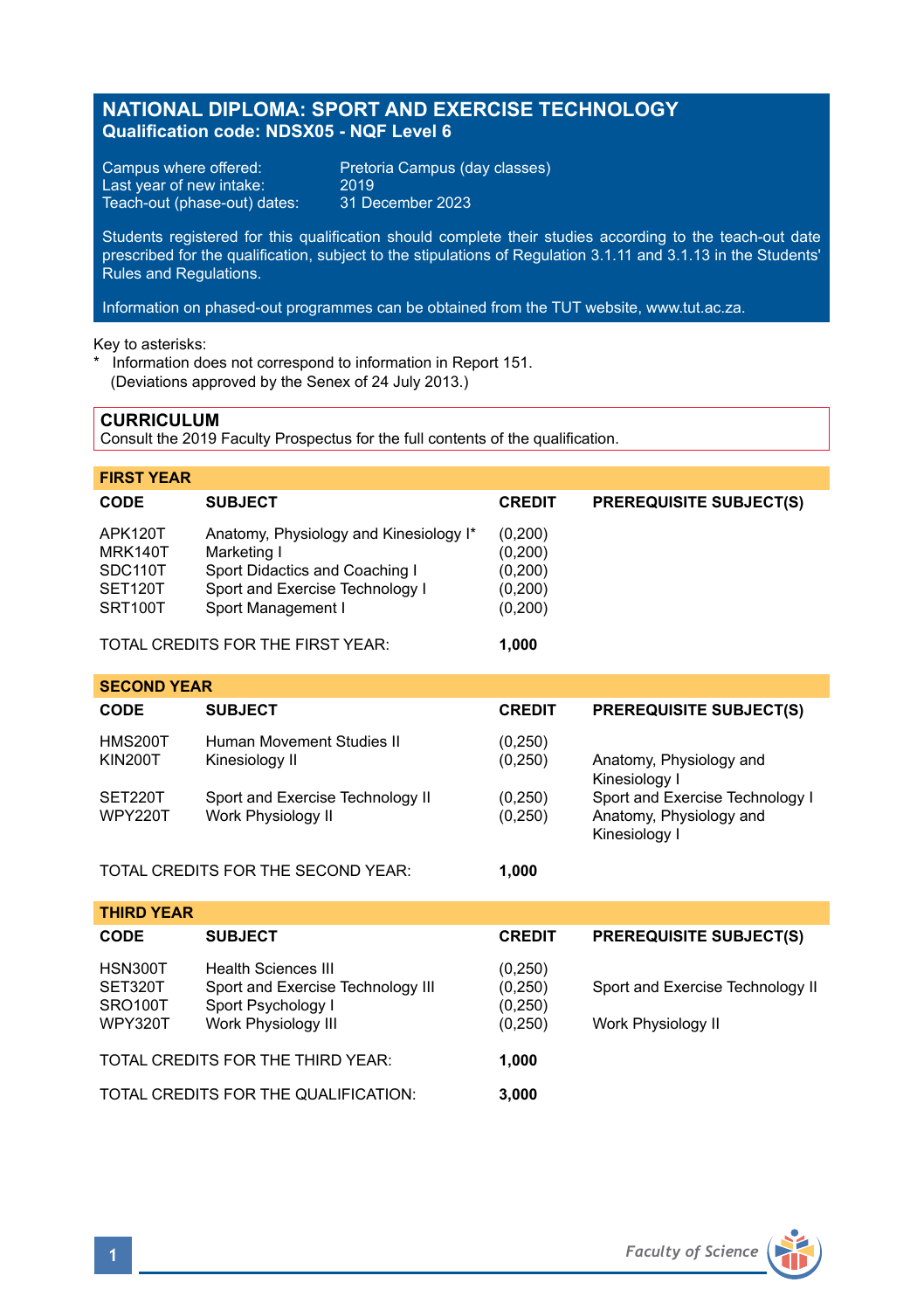# **SUBJECT INFORMATION (OVERVIEW OF SYLLABUS)**

The syllabus content is subject to change to accommodate industry changes. Please note that a more detailed syllabus is available at the Department or in the study guide that is applicable to a particular subject. At time of publication, the syllabus content was defined as follows:

# **A**

# **ANATOMY, PHYSIOLOGY AND KINESIOLOGY I (APK120T) 1 X 3-HOUR PAPER**

*(Subject custodian: Department of Sport, Rehabilitation and Dental Sciences)* An introduction to the various skeletal and muscular systems. (Total tuition time: ± 108 hours)

## **H**

# **HEALTH SCIENCES III (HSN300T) 1 X 3-HOUR PAPER**

### *(Subject custodian: Department of Sport, Rehabilitation and dental Sciences)*

A study of the interaction between nutrition, exercise and health. The emphasis is on general terminology and optimum nutrition for active people. Interdependent factors associated with obesity are studied, as well as the effectiveness of diet and exercise as treatment. Lastly, attention is given to the development of muscle strength and cardiovascular health. (Total tuition time: ± 108 hours)

## **HUMAN MOVEMENT STUDIES II (HMS200T) 1 X 3-HOUR PAPER**

### *(Subject custodian: Department of Sport, Rehabilitation and Dental Sciences)*

A study of motor learning (motor skill acquisition) from a behavioural and physiological perspective. The emphasis is on issues that are particularly relevant for application to human motor skill learning (e.g. sport skills acquisition) and exercise performance situations in a variety of contexts. Biodynamics of physical activity. Dynamics of motor skills acquisition. Physical growth and motor development (tactile development, vestibular system, bilateral integration, motor planning: fine and gross, perception). (Total tuition time: ± 108 hours)

# **K**

# **KINESIOLOGY II (KIN200T) 1 X 3-HOUR PAPER**

### *(Subject custodian: Department of Sport, Rehabilitation and Dental Sciences)*

Kinesiology is the study of human movement in the physical sciences. The study of the human body as an organism for performing work is rooted in three major areas of study, namely mechanics, anatomy and physiology. The following aspects are highlighted: Biomechanics: description of human motion. Condition of linear motion. Condition of rotary motion. Centre of gravity and stability. Musculoskeletal anatomy: the upper extremities (shoulders and elbows). The lower extremities (hips, knees and ankles). The spinal column and thorax. Neuromuscular physiology (skills): standing posture. Kinesiology of fitness and exercise. Throwing, striking and kicking skills. Movement on solid surfaces. Movement in the aquatic environment. Movement when suspended and free of support. The accumulated knowledge of these fields forms the foundation of the study of human movement. (Total tuition time: ± 108 hours)

### **M**

# **MARKETING I (MRK140T)** 1 X 3-HOUR PAPER

### *(Subject custodian: Department of Marketing, Supply Chain and Sport Management)* Introduction to marketing and the market in which businesses function. Background to the functional interac-

tion between the marketing department and the other departments in an organisation. Directives are given on dealing with case studies and the subject terminology used in marketing. An introduction to entrepreneurship. The decision-making areas of the marketing strategy, namely the product, price, distribution, and marketing communication, are studied in depth. (Total tuition time: ± 72 hours)

# **S**

# **SPORT AND EXERCISE TECHNOLOGY I (SET120T) 1 X 3-HOUR PAPER**

# *(Subject custodian: Department of Sport, Rehabilitation and Dental Sciences)*

This subject provides the student with insight into the basic concepts of health, wellness and fitness. A wide range of topics pertaining to motor- and health-related fitness components, and an introduction to a number of practically orientated exercises which form the foundation for Sport and Exercise Technology II. (Total tuition time: ± 108 hours)